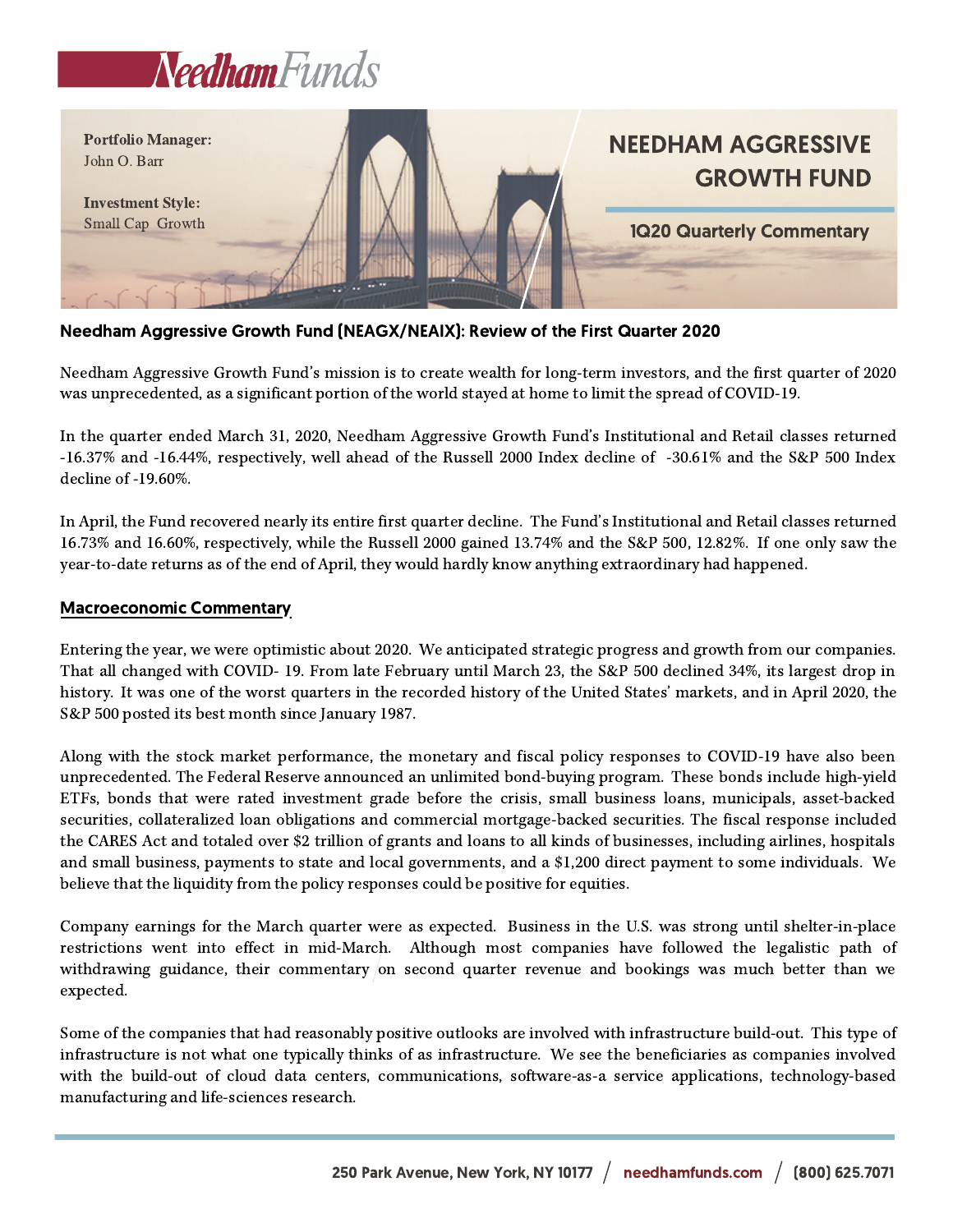The ease with which much of the white-collar workforce has adapted to work from home is a testament to the communications infrastructure. In his book Digital Cathedrals, Mark Mills writes that the cloud is the first "foundationally new infrastructure in nearly a century." Datacenters are the physical representations of this infrastructure. Mills states that we are still very early in the build-out of this infrastructure and even earlier in the applications and societal benefits it will bring. Many of our portfolio companies are directly involved with datacenter build-out and delivery of applications to users:

- Equinix, Inc. (EQIX) is a leading public data center company; Taiwan Semiconductor Manufacturing ADR (TSMC), and Vicor Corporation (VICR) supply semiconductors used in the computers and storage systems used inside data centers. Super Micro Computer Inc. (SMCI) supplies computers and storage systems.
- Akamai Technologies Inc.'s (AKAM) distributed content delivery network and security services make delivery of  $\bullet$ data more efficient.
- Appian Corporation (APPN), Everbridge, Inc. (EVBG) and Q2 Holdings, Inc. (QTWO) are SaaS providers.

COVID-19 has also highlighted the risk of a concentrated supply chain. Manufacturing and pharmaceutical companies may look to build out capacity in the United States, Mexico and Canada to diversify supply chains and reduce transit routes. Our portfolio companies Aspen Aerogels, Inc. (ASPN), Clean Harbors, Inc. (CLH), IPG Photonics Corp. (IPGP), MKS Instruments Inc. (MKSI), National Instruments Corp. (NATI), and Vishay Precision Group, Inc. (VPG) could benefit from supply chain diversification.

We also see a build-out in scientific infrastructure used for life sciences research. Several of our portfolio companies supply equipment and consumables used for life science research, including Bruker Corp. (BRKR), Entegris Inc., (ENTG) and MKS Instruments Inc. (MKSI). CryoPort, Inc. (CYRX) supplies cold-chain logistics to transport therapies and samples used for both research and treatment.

Readjustment to a post-COVID-19 world will be difficult. The unprecedented unemployment is the biggest issue. The economy has serious issues ahead for the travel, retail, entertainment, hospitality and other consumer-facing industries. Some of those industries may employ less people than before. Opportunities in the growing sectors require new skills for displaced workers. There's a great deal of uncertainty ahead. However, April provided a preview of elements of an optimistic future. We are hopeful.

## Needham Aggressive Growth Fund First Quarter Performance

There was only one significant contributor. Alpha Pro Tech, Ltd. (APT) manufactures disposable and protective apparel for health care and industrial markets and weatherization products for the construction industry. Alpha Pro Tech was by far the top contributor to the Fund's first quarter performance.

We discovered the company on a trip to Toronto and the Fund first invested in 2018. We were attracted by Alpha Pro Tech's management, double-digit return on capital and robust balance sheet. Lloyd Hoffman, son of the company's co-founder, has been at Alpha Pro Tech for 30 years and has been CEO for the last four years. At year-end 2017, Alpha Pro Tech had \$9.1 million of cash, \$27.0 million of current assets and just \$2.8 million of total liabilities. The company has been profitable every year since 1997.

Alpha Pro Tech was one of only a few companies with N-95 mask manufacturing in the United States. Its N-95 masks have long been approved by the NIOSH (part of the CDC), and cleared by the FDA as a surgical mask. The company typically had about \$5 million of annual mask revenue, but has recently been receiving about \$500,000 of orders per day. It has a capacity expansion plan in place for May, and a second expansion for September. It also has about \$1.5 million of PPE revenue produced by a minority-owned manufacturing joint venture in India. We believe the company could grow significantly larger in 2020 and beyond.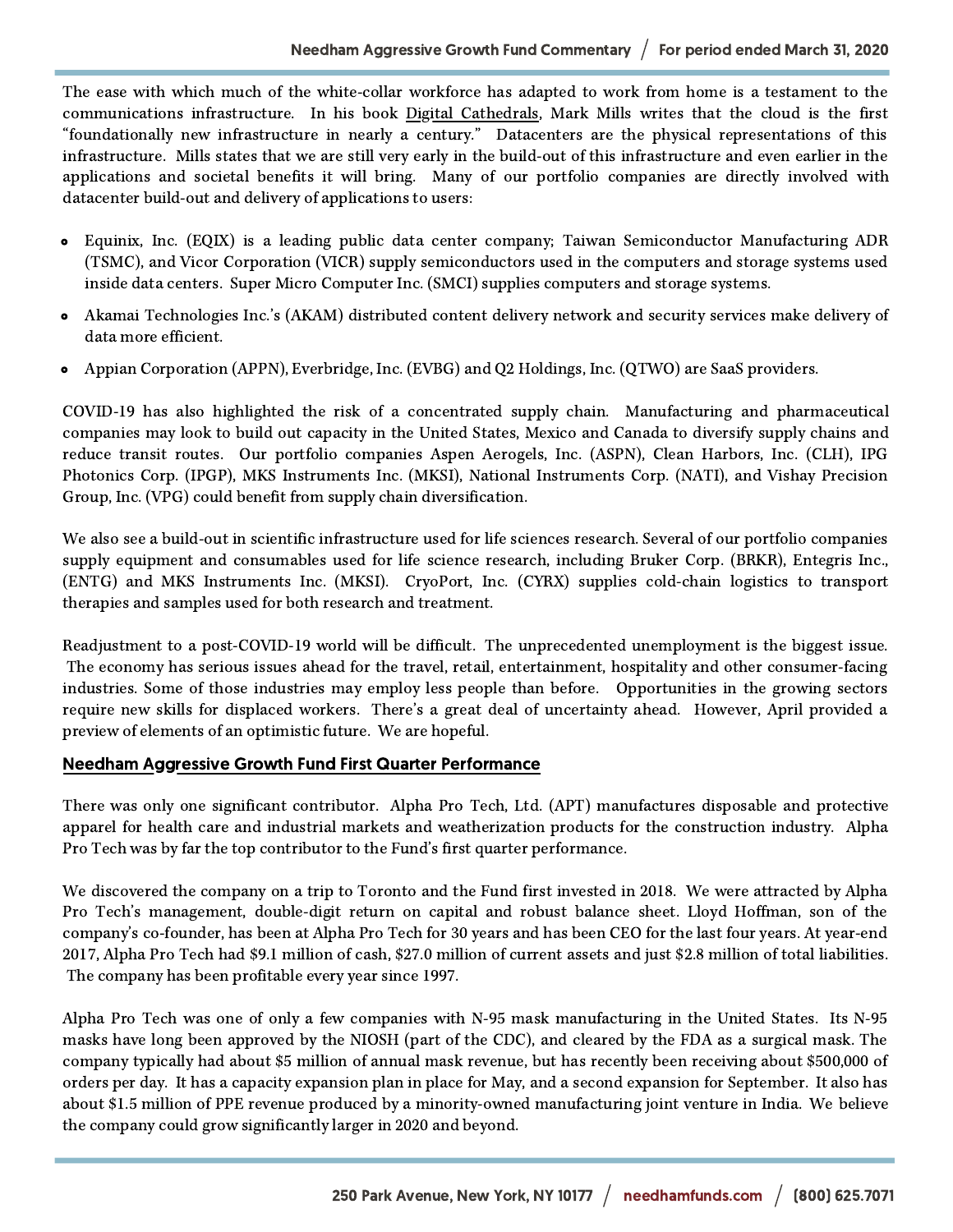PDF Solutions, Inc. (PDFS) was a leading contributor in 2019, but the largest detractor in the first quarter of 2020. PDF's 2019 results showed continued progress with its Exensio big data platform. PDF's stock traded down in early February when China was the center of the COVID-19 outbreak. PDF has an engineering team in Shanghai and generated 16% of revenue from China in 2019. We believe Exensio data analytics will provide even more value for a semiconductor manufacturing team in a post-COVID-19 era where there may be less operators and manufacturing engineers on a plant floor.

DIRTT Environmental Solutions Ltd. (DRTT) was the second largest detractor to the Fund's performance. DIRTT provides customized, prefabricated interior office spaces. It has an incredible virtual reality CAD system, and it manufactures the walls and interior components, which are shipped and assembled on-site. As a result, there is less on-site waste and a more predictable construction schedule. DIRTT competes with dry wall construction and the requirement for skilled workers. We believe DIRTT is the future of interior construction.

DIRTT's fourth quarter revenue and earnings were disappointing. The company also guided to continued weakness in the first quarter. We are concerned about the impact of the weak economy, and the impact of future social distancing needs on office construction. We believe companies will be rethinking their office plans. Longer-term, we believe DIRTT could benefit from a need to modify floor plans; however, there will be a pause before companies make such changes. Consequently, the Fund sold about 80% of the DIRTT position and realized a tax-loss. We will revisit this decision as we develop a view of the future of office environments. Right now, there is too much uncertainty.

Apple, Inc. (AAPL) was the third largest detractor in the first quarter. In January, Apple reported very strong results and positive guidance for iPhones, Services and Wearables. However, on February 16, Apple pre-announced a negative quarter based on manufacturing, supply chain and demand issues in China. In mid-February, we had little idea of what was to come.

The Fund added small new positions in Clean Harbors, Inc. (CLH) and AXT, Inc. (AXTI). We hope to build both positions over time. The biggest addition to an existing holding was to Smith-Midland Corporation (SMID), a microcap maker of pre-cast concrete systems for road barriers and construction. We are impressed by the company's management and we believe the market misunderstands the returns from their barrier rental business.

The Fund exited Bill.com Holdings (BILL) and Coupa Software, Inc. (COUP) over concern for their small business customer bases. Both were small positions, but big winners. We hope to have a chance to repurchase shares in the future. The Fund also reduced our positions in some of the longer-term, larger holdings in the Fund, including Apple, Akamai Technologies (AKAM), Entegris (ENTG) and Everbridge (EVBG).

At March 31, 2020, the Fund's top 10 positions were 65.88% of net assets. The Fund held 1.2% of net assets in cash and was short 0.1%. The Fund had an Active Share of 98.9% versus the Russell 2000 and trailing 12-month turnover was 14.7%.

Morningstar categorizes the Fund as Small Cap Growth, and as of April 30, 2020, Lipper also categorizes it as Small Cap Growth. When you hold companies for 10-15 years, and they succeed, they grow to larger market cap categories. My mission is to find companies that may be compounders over many years, independent of their industry or market cap.

We believe the U.S. remains the best place in the world to be investing, and we continue to see an opportunity to invest in small and mid-cap stocks. Most importantly, we see a revolution happening in technology that has created and continues to create investment opportunities. We see opportunity in our strategy of investing in companies that we know well and that we believe are positioned with secular growth drivers.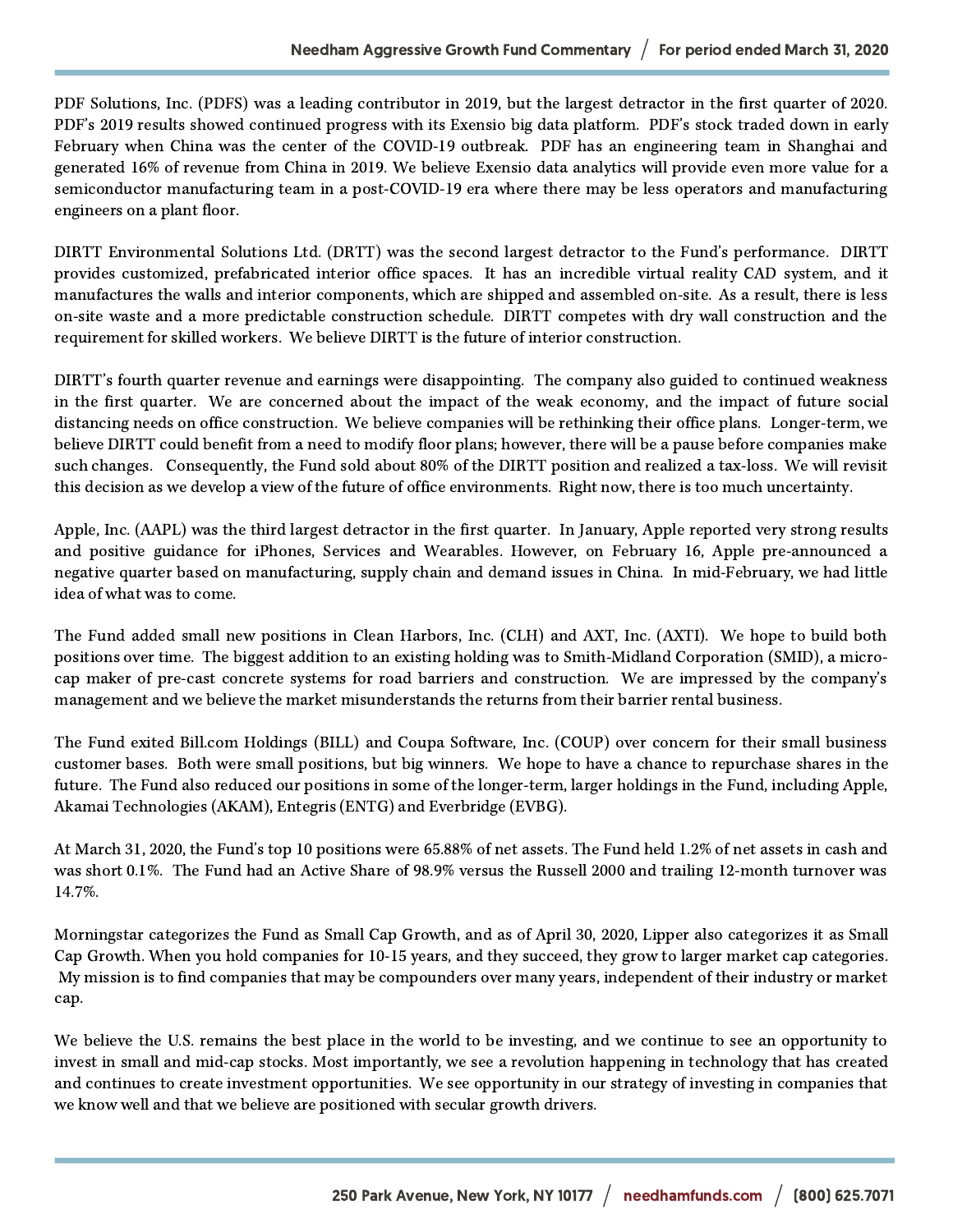We welcome our new investors and thank all of our investors for their continued support. If you have any questions, thoughts or concerns, please contact us at (800) 625-7071 or jbarr@needhamco.com. For information about the Needham Aggressive Growth Fund, please visit our website at www.needhamfunds.com.

Sincerely,

John O. Ban

John Barr, Portfolio Manager